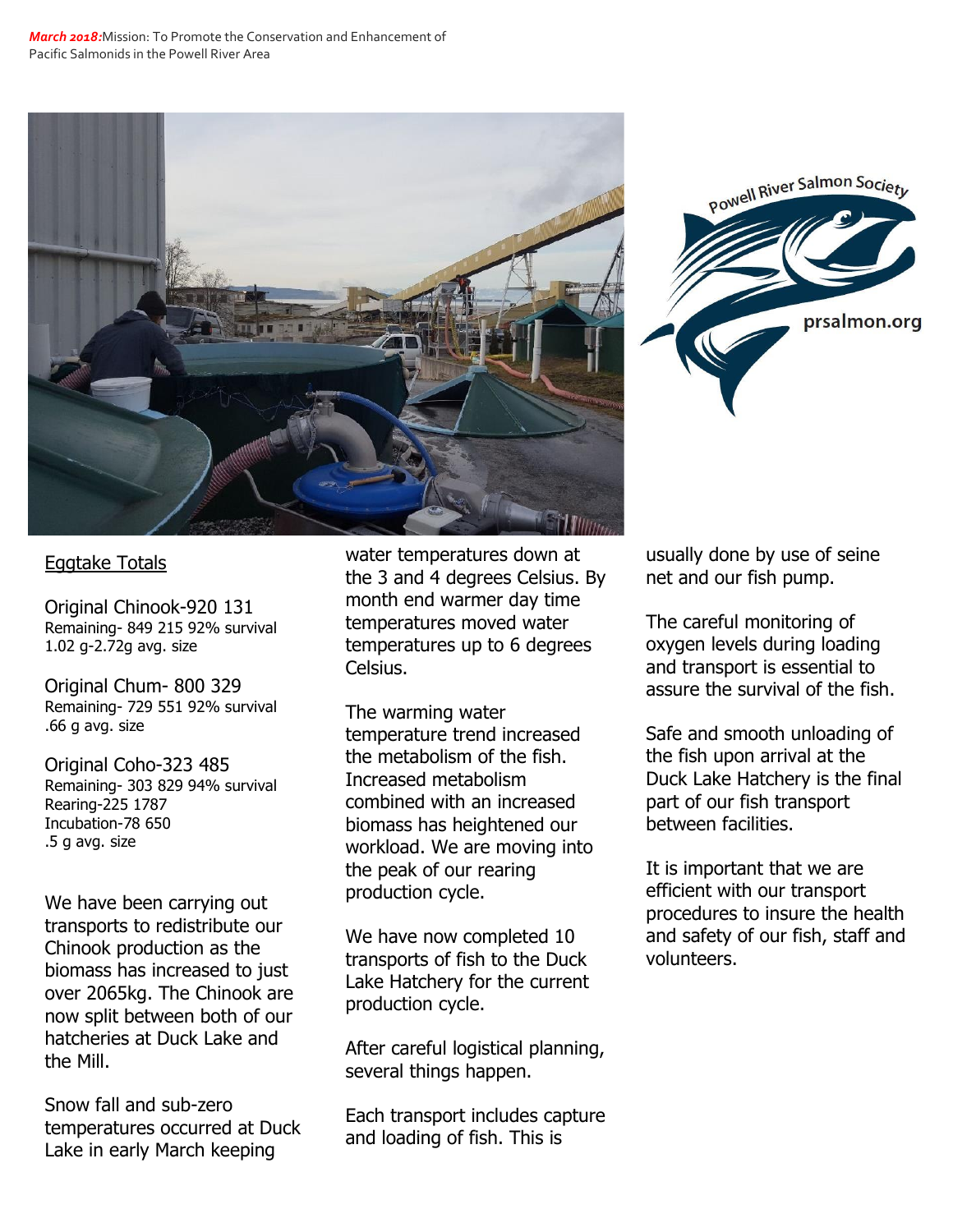

A dissolved oxygen meter is used to monitor the amount of oxygen in the water during loading and transport. It is important that oxygen levels don't increase or decrease to much as either can be detrimental to the health of the fish.

The fish transported from the Mill are unloaded into rearing units at the Duck Lake hatchery for further rearing and imprinting on Lang Creek water.

The overall Chinook biomass is now at 1524 kg. Coho 100 kg. Chum 441 kg. Our biomass is now exceeding 2065 kg.

## **Maintenance**

We had some planned maintenance moving forward in March as well as some unplanned repairs.

Duck Lake Hatchery Tub F had a broken coupling repaired. The coupling had split and was

leaking. With the freezing air temperatures, the leak was forming ice that was magnifying the issue. Our staff worked quickly to remedy the problem.



Soffits were added and modifications to the siding on the Alex Dobler Salmon Centre were carried out in March. This should help us limit rodent access to our valuable electronic equipment.





We also replaced some of the removeable brood tank sorting grates. The old grates were more than 25 years old and becoming unreliable for fish containment purposes. New grates made from aluminum will insure sorted brood is contained. The aluminum is also lighter for staff and volunteers to lift when necessary.



The lighting in our Mill Hatchery is being updated. The old fluorescent tubes and ballasts are being replaced with LED lights. Volunteers Bill Bird